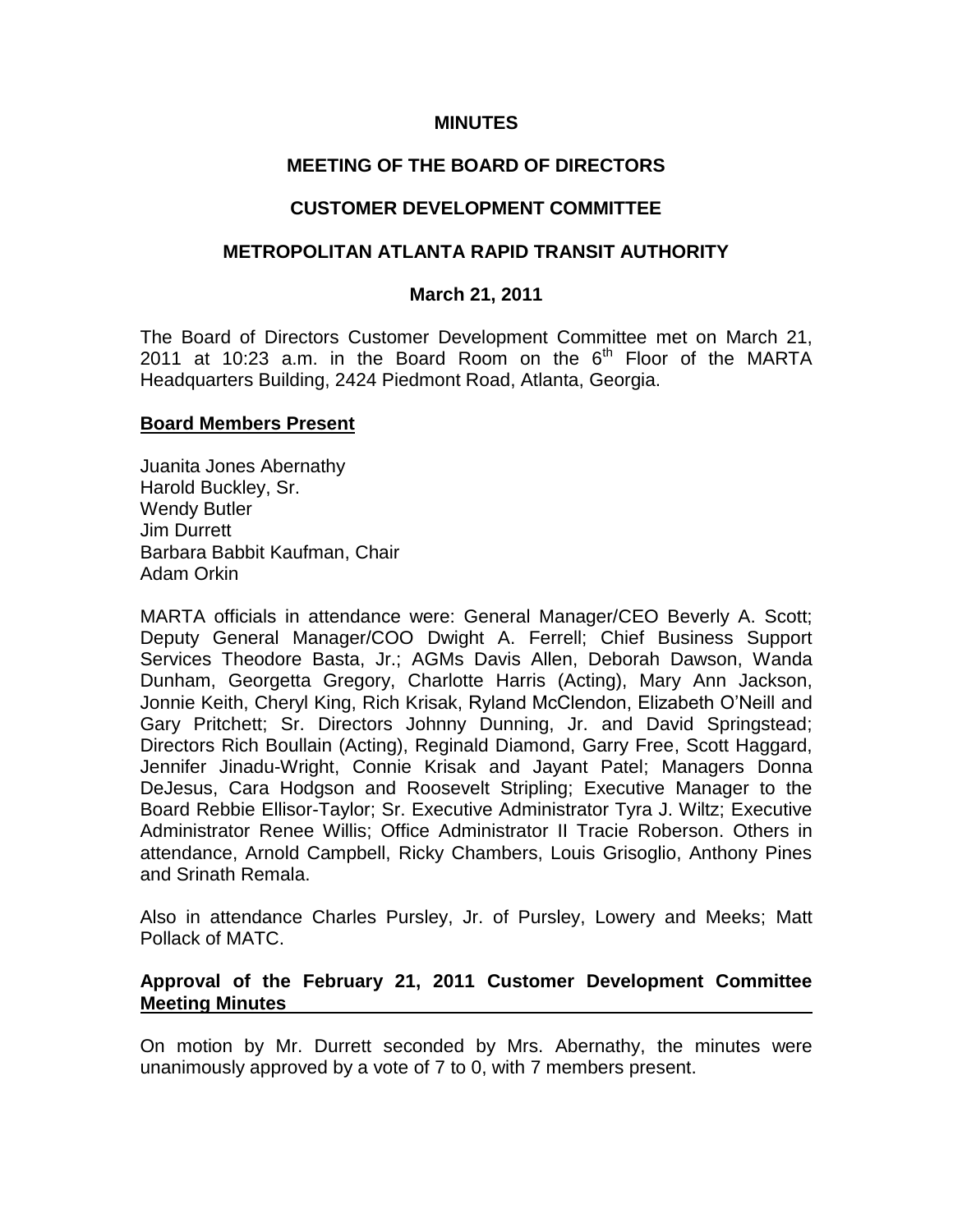# **Briefing – State Legislative Update & MARTA's Legislative Agenda**

Mr. Haggard provided the Committee a State Legislative update and the most current information as it relates to MARTA's legislative priorities and strategy.

The Georgia General Assembly has now consumed 30 of its 40 business days. The legislature is scheduled to be in session for three days this week and reconvene on Monday, March 28. Last Wednesday, March 16, was "Crossover Day" – the day in which bills must have passed one chamber in order to receive further consideration this session. As has been the case all session, no significant transportation or transit-related legislation was considered on Crossover Day and there has been little interest on the part of legislative leadership to consider transportation-related measures in the 2011 season.

The primary issue of interest to MARTA this session has been the draft "transit governance" bill (advanced by the Regional Transit Committee of the Atlanta Regional Commission), which was offered to the Transit Governance Study Commission for consideration as a potential solution on transit governance this session. Despite the urgings of members of the Regional Transit Committee (RTC) and external interests, including many of the mayors from Fulton and DeKalb counties and business organizations, legislative leadership appears reluctant to consider any transit governance legislation in the 2011 session. After Mayor Reed testified to the Study Commission regarding the RTC draft bill on March  $9<sup>th</sup>$ , Rep. Sheldon issued a press release stating that the Commission appreciates the work of the RTC but believes that this issue is too large and complex to be rushed this session. This position remains unchanged throughout this session. Should leadership reverse course, there are a handful of legislative vehicles that could potentially be used to insert transit governance language prior to Day 40. MARTA will continue to monitor any developments in this area.

On March 18<sup>th</sup>, Senate Transportation Committee Chairman Mullis joined Mayor Reed, Atlanta Braves official Derek Schiller and MARTA Board Chairman Jim Durrett at Five Points rail station for a press conference discussing the upcoming Public Hearings on reinstatement of the Braves shuttle and other routes. Chairman Mullis continues to be most helpful to MARTA on a variety of issues.

The Atlanta Regional Roundtable will hold an Executive Committee meeting on Friday, March 25<sup>th</sup> to review and discuss analysis and evaluation techniques for projects on the unconstrained list.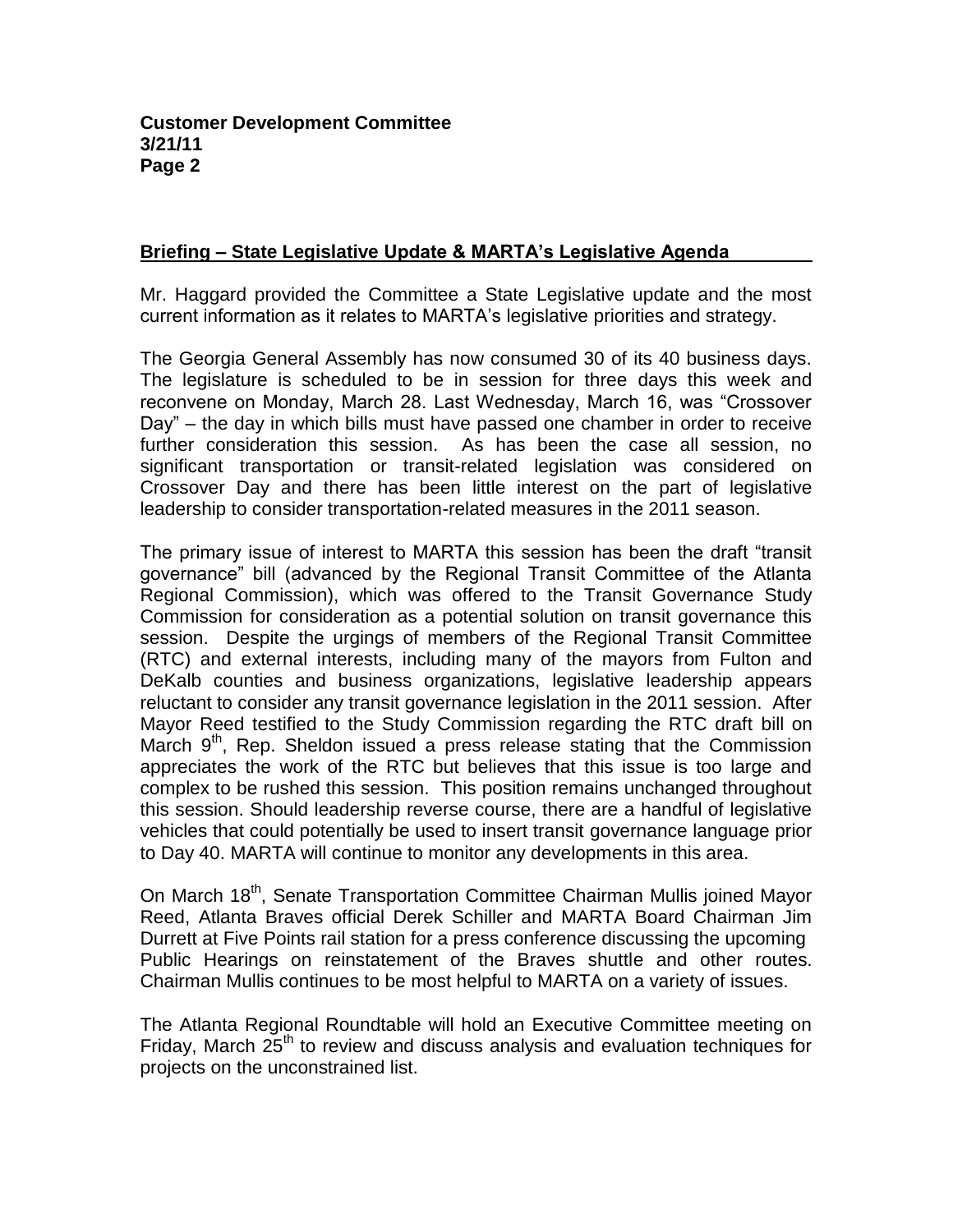Mr. Durrett asked has Governor Deal made his MARTOC appointments.

Mr. Haggard said that the appointments have not been made and there has been no communication from MARTOC Chairman Rep. Jacobs on the matter. This is the first time that the Governor has made appointments to MARTOC.

## **Briefing – Customer Service Key Performance Indicators (KPIs)**

Mrs. DeJesus briefed the Committee on Customer Service Key Performance Indicators (KPIs) for the month of January 2011.

Average Customer Call Wait Time for January 2011 is 14 seconds above the FY11 target of 70 seconds. There was an increase of 23 seconds when compared with the previous month and an increase of 34 seconds when compared to January 2010. The increase is a direct result of the snow and ice storm in the Atlanta region during the week of January 10<sup>th</sup> resulting in the suspension of bus service for two days and the incremental restoration of service throughout the week. Additionally, MARTA offered restitution for customers with a valid Breeze card/ticket who were unable to travel on the days that bus service was cancelled. .

The Customer Call Abandonment Rate was 17% in January 2011. This is 10.03% above the January 2010 rate and 8.94% above the December 2010. Lastly, the January 2011 Customer Call Abandonment is 6.5% above the FY11 target of 10.5%, also due to the extremely high call volume experienced during the week of January  $10^{th}$ .

Dr. Edmond expressed concern about the Customer Call Abandonment Rate not meeting the FY11 target. He asked what the call volume was during the inclement weather in comparison to an average day.

Mrs. DeJesus answered call volume peaked on January  $15<sup>th</sup>$  at 9,945 calls, as compared to a daily average of 4,015 calls in a normal week.

Mrs. Abernathy commented that the Customer Service KPIs may be off target based on the Reduction in Force, effective last September.

Mrs. McClendon added that during the week of the snow and ice storm only ten MARTA Customer Care Center employees were able to report to work.